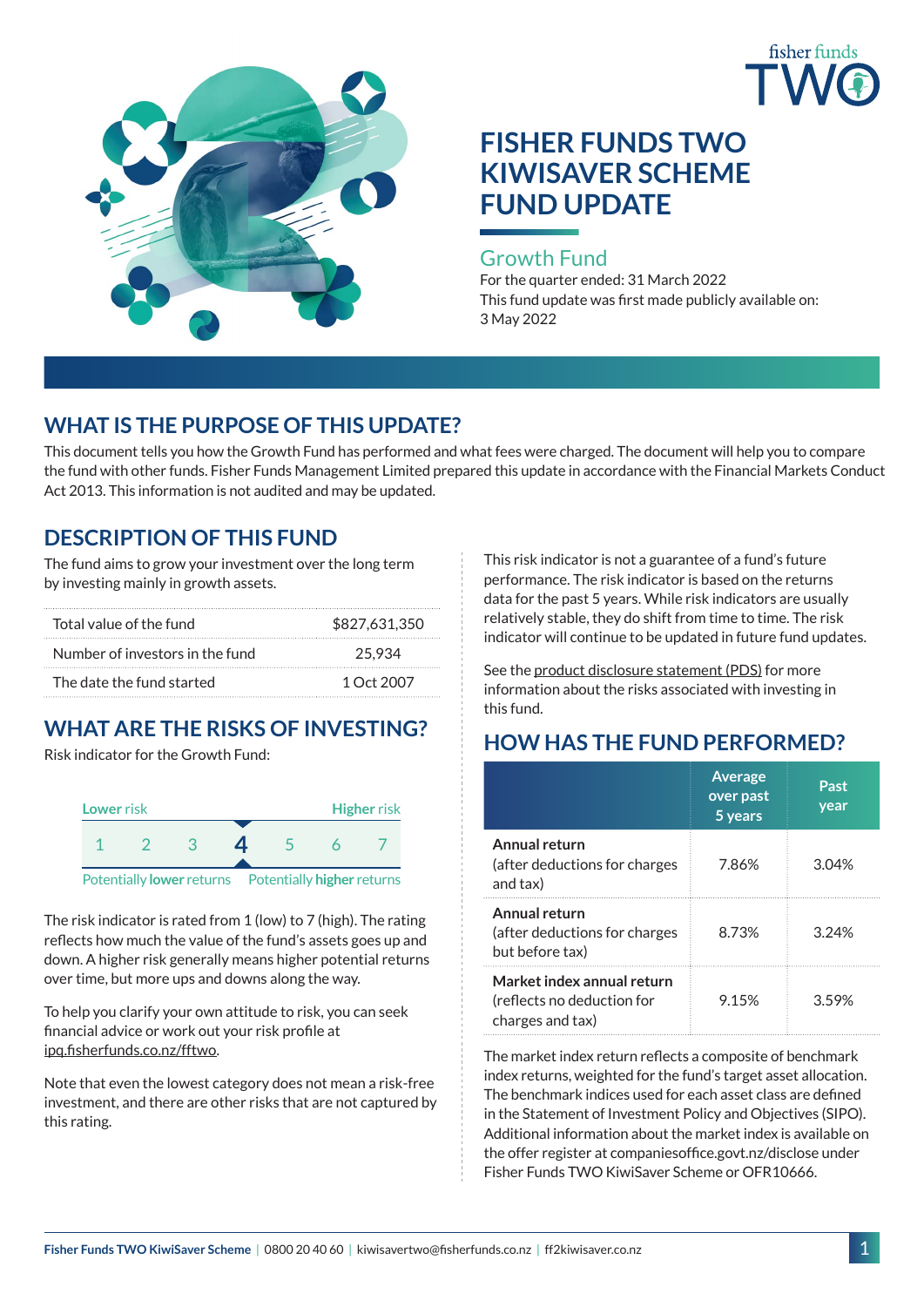# **ANNUAL RETURN GRAPH**



This shows the return after fund charges and tax for each of the last 10 years ending 31 March. The last bar shows the average annual return for the last 10 years, up to 31 March 2022.

**Important:** This does not tell you how the fund will perform in the future.

Returns in this update are after tax at the highest prescribed investor rate (PIR) of tax for an individual New Zealand resident. Your tax may be lower. The market index return reflects no deduction for charges and tax.

#### **WHAT FEES ARE INVESTORS CHARGED?**

Investors in the Growth Fund are charged fund charges that include GST. In the year to 31 March 2021 these were:

| % of net asset value                                           |  |
|----------------------------------------------------------------|--|
| 1.04%                                                          |  |
|                                                                |  |
| <b>Total management and</b><br>1.04%<br>administration charges |  |
|                                                                |  |
| 0.97%                                                          |  |
| 0.07%                                                          |  |
| 0.00%                                                          |  |
| \$ amount per investor                                         |  |
| \$23.40                                                        |  |
|                                                                |  |

\* From 31 March 2022, investors are no longer charged an account fee.

Small differences in fees and charges can have a big impact on your investment over the long term.

### **EXAMPLE OF HOW THIS APPLIES TO AN INVESTOR**

Jen had \$10,000 in the fund at the start of the year and did not make any further contributions. At the end of the year, Jen received a return after fund charges were deducted of \$304 (that is 3.04% of her initial \$10,000). Jen also paid \$23.40 in other charges. This gives Jen a total return after tax of \$280.60 for the year.

#### **WHAT DOES THE FUND INVEST IN? Actual investment mix**

This shows the types of assets that the fund invests in.



\* Other – refers to an investment in a portfolio of listed property and listed infrastructure assets.

#### **Target investment mix**

This shows the mix of assets that the fund generally intends to invest in.



\* Other – refers to an investment in a portfolio of listed property and listed infrastructure assets.